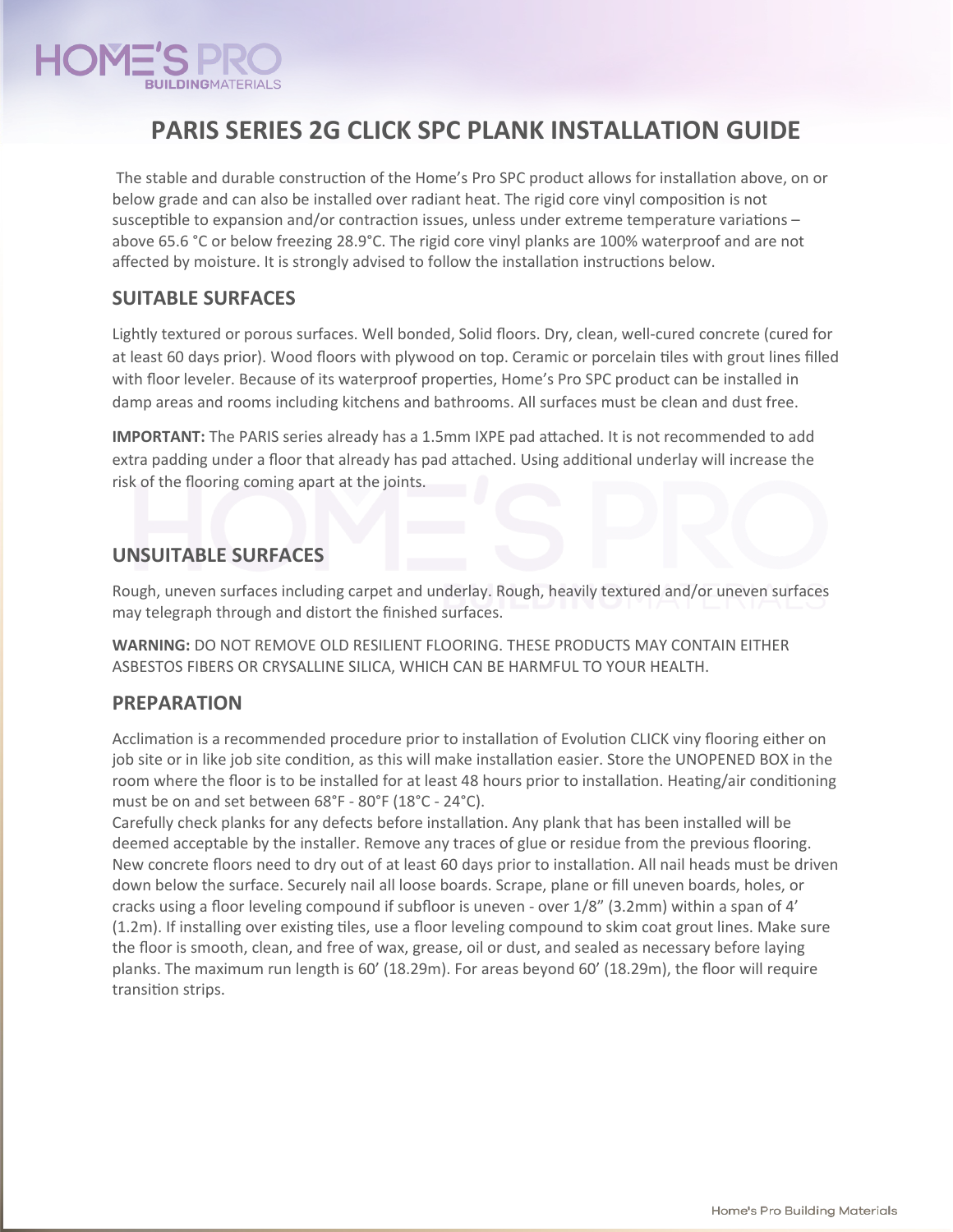

# **TOOLS AND SUPPLIES**

Saw, tapping block, rubber mallet, spacers, pencil, tape measure, ruler, utility knife and safety goggles.

### **INSTALLATION**



#### **Diagram 1.**

Start in a corner by placing the first plank with the tongue side facing the wall. Use spacers along each wall to maintain an expansion space of  $3/8$ " -  $1/2$ " (8-12mm) between the wall and the flooring.

**NOTE:** This spacing must also be maintained between the floor and all vertical surfaces, including, cabinets, posts, partitions, door jambs and door tracks. You will also need to use transition strips in doorways and between rooms. Failure to do so may cause buckling or gapping.

### **Diagram 2**.

To attach your second plank, lower and lock the end tongue of the second plank into the end groove of the first plank. Line up edges carefully to ensure a close and tight fit. Using a rubber mallet, light tap the top of the end joints where the first and second planks lock together. The planks should lay flat to the floor.

**WARNING:** FAILURE TO PREPERLY LINE UP THE END JOINT AND ATTEMPTING TO FORCE IT IN WHILE OUT OF ALIGNMENT COULD RESULT IN PERMANENT DAMAGE TO THE END JOINT. Repeat this procedure for each subsequent plank in the first row. Continue connecting the first row until you reach the last full plank.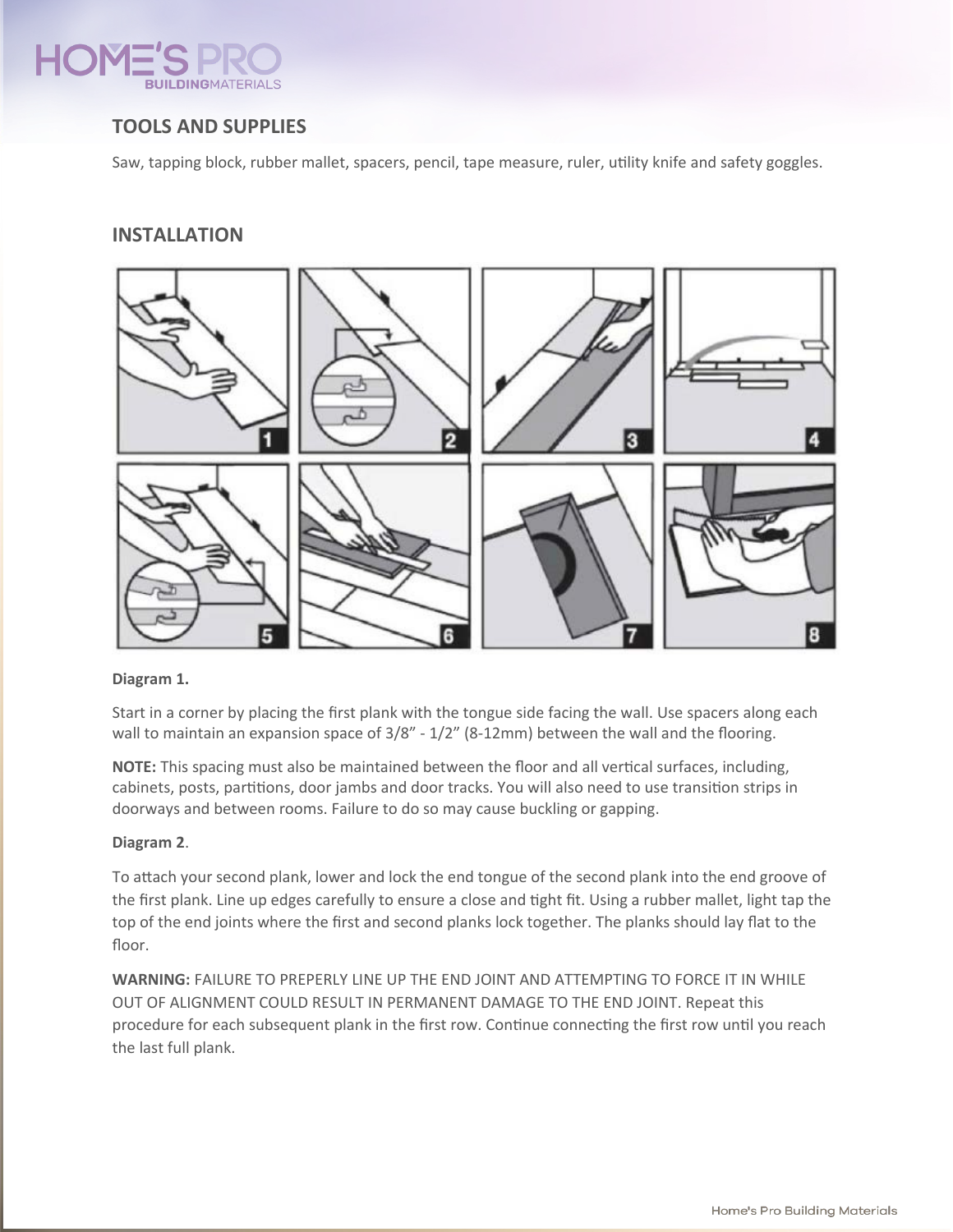

#### **Diagram 3.**

Fit the last plank by rotating the plank 180° with the pattern side upward and placing it beside the first row of planks with its end up against the far wall. Line up a ruler across the end of the last full plank and across this new plank. Draw a line across the new plank with a pencil and cut with a saw. Rotate the plank 180° so that it is back to its original orientation. Lower and lock its end tongue into the end groove of the last full planks. Lightly tap the top of the end joints with a rubber mallet until the planks are flat on the floor

#### **Diagram 4.**

You will begin the next row with the off-cut piece from the previous row to stagger the pattern. Pieces should be a minimum of 8" (200mm). Cut pieces should be no less than 3" (76.2mm) in width. Adjust layout for a balanced look.

#### **Diagram 5.**

To start your second row, tilt and push the new plank's side tongue into the side groove of the very first plank. When lowered, the plank will click into place. Using a tapping block and rubber mallet, lightly tap the long side of the new plank to lock it with the planks of the first row. The plank should lay flat to the floor. Attach the second plank of the new roll first on the long side. Tilt and push plank into place, making sure edges are lined up. Lower plank to the floor. Using a tapping block and rubber mallet, lightly tap the long side of the new plank to lock it into place. Next, lightly tap down on the top of the end joints with a rubber mallet to lock them together. Continue laying remaining planks in this manner.

#### **Diagram 6.**

To fit the last row, lay a plank on the top of the previous row with its tongue to the wall. Lay a ruler across the plank so that it is lined up with the side of the planks of the previous row and draw a line across the new plank with a pencil. Don't forget to allow room for spacers. Cut the plank with a and attached into position.

#### **Diagram 7.**

Door frames and heating vents are also required expansion room. First cut the plank to the correct length. Then place the cut plank next to its actual position and use a ruler to measure the areas to be cut out and mark them. Cut out the marked points allowing the necessary expansion distance on each side.

#### **Diagram 8.**

You can trim for door frames by turning a plank upside down and using a handsaw to cut away the necessary height so that planks slide easily under the frames. Remove the spacers once the floor is completely installed.

### **CARE AND MAINTENANCE**

Rigid core SPC can withstand topical water and water penetration without damage. Water leakage over or around the outer edges of the floor, however, can damage a wood subfloor, so clean up water as soon as possible. Sweep regularly to remove surface grit and dust. Use a damp cloth or mop to clean up any dirt and footprints. Planks are slippery when wet. Never use wax, polish, abrasive cleaners or scouring agents as they may dull or distort the finish. High hells can damage the floors. Do not allow pets